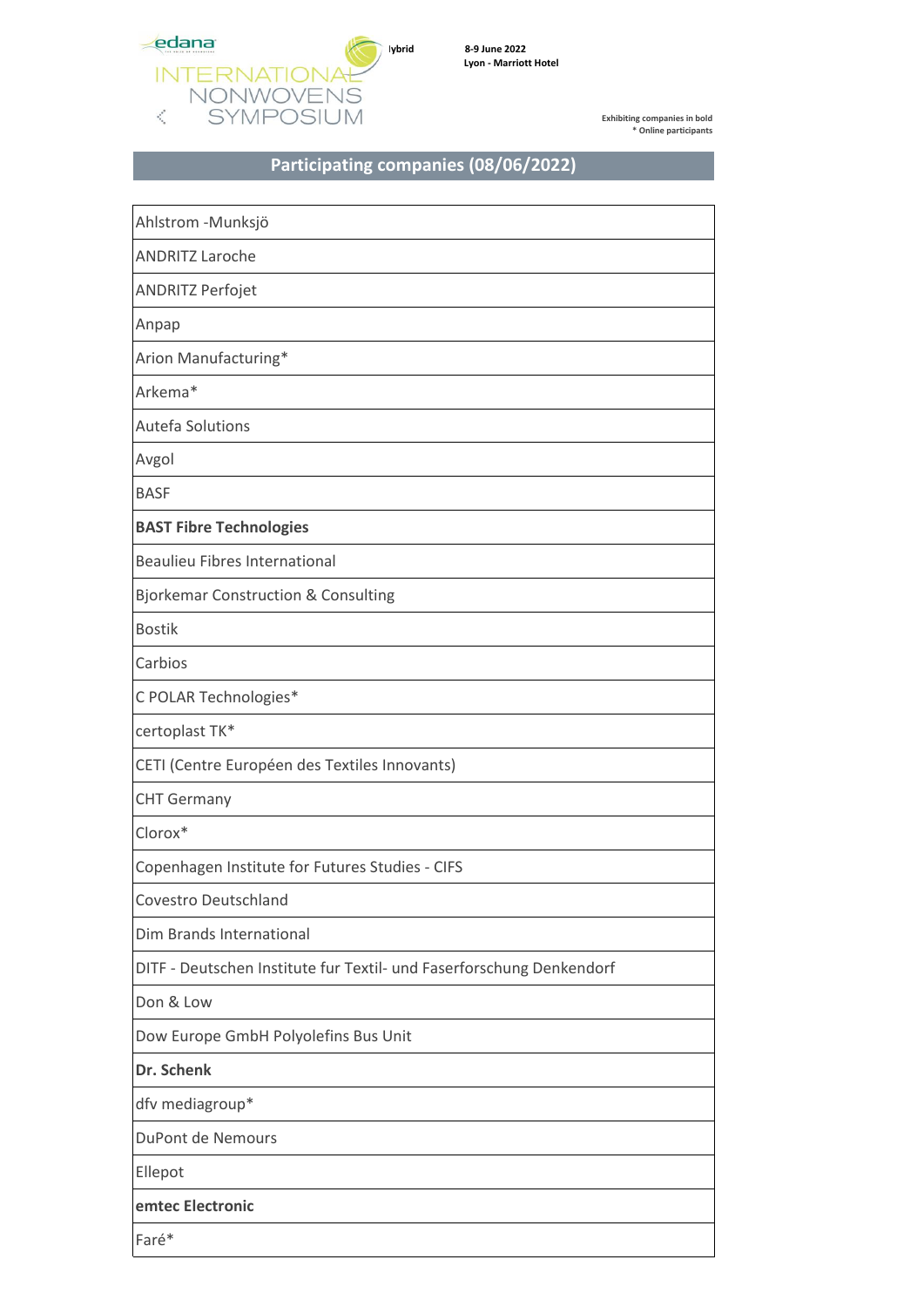

## **Participating companies (08/06/2022)**

| <b>Etex Services</b>                                    |
|---------------------------------------------------------|
| Fama Jersey                                             |
| Fastmarkets RISI*                                       |
| FiberLean Technologies                                  |
| Fibre2 Fashion*                                         |
| FiberVisions                                            |
| Fibertex Nonwovens*                                     |
| Fitesa                                                  |
| Freudenberg Performance Materials Apparel*              |
| Freudenberg Performance Materials                       |
| <b>GALAB Laboratories*</b>                              |
| GDM <sup>*</sup>                                        |
| Gülsan Sentetik Dokuma ve Ticaret A.S.                  |
| Group'hygiène                                           |
| H.B. Fuller Deutschland                                 |
| Hayat Kimya                                             |
| Henkel                                                  |
| Herrmann Ultraschalltechnik*                            |
| Hollingsworth & Vose                                    |
| IFTH - Institut Français du Textile et de l'Habillement |
| Imbibitive Technologies (IMBTEC)                        |
| Innovatec Microfibre Technology                         |
| Institut für Textiltechnik of RWTH Aachen University    |
| <b>Investkonsult Sweden</b>                             |
| <b>ISRA Surface Vision</b>                              |
| <b>ITA der RWTH Aachen</b>                              |
| Kimberly-Clark*                                         |
| Korozo - Sareks                                         |
| Lenzing                                                 |
| MCL News & Media*                                       |
| <b>MDB TEXINOV</b>                                      |
|                                                         |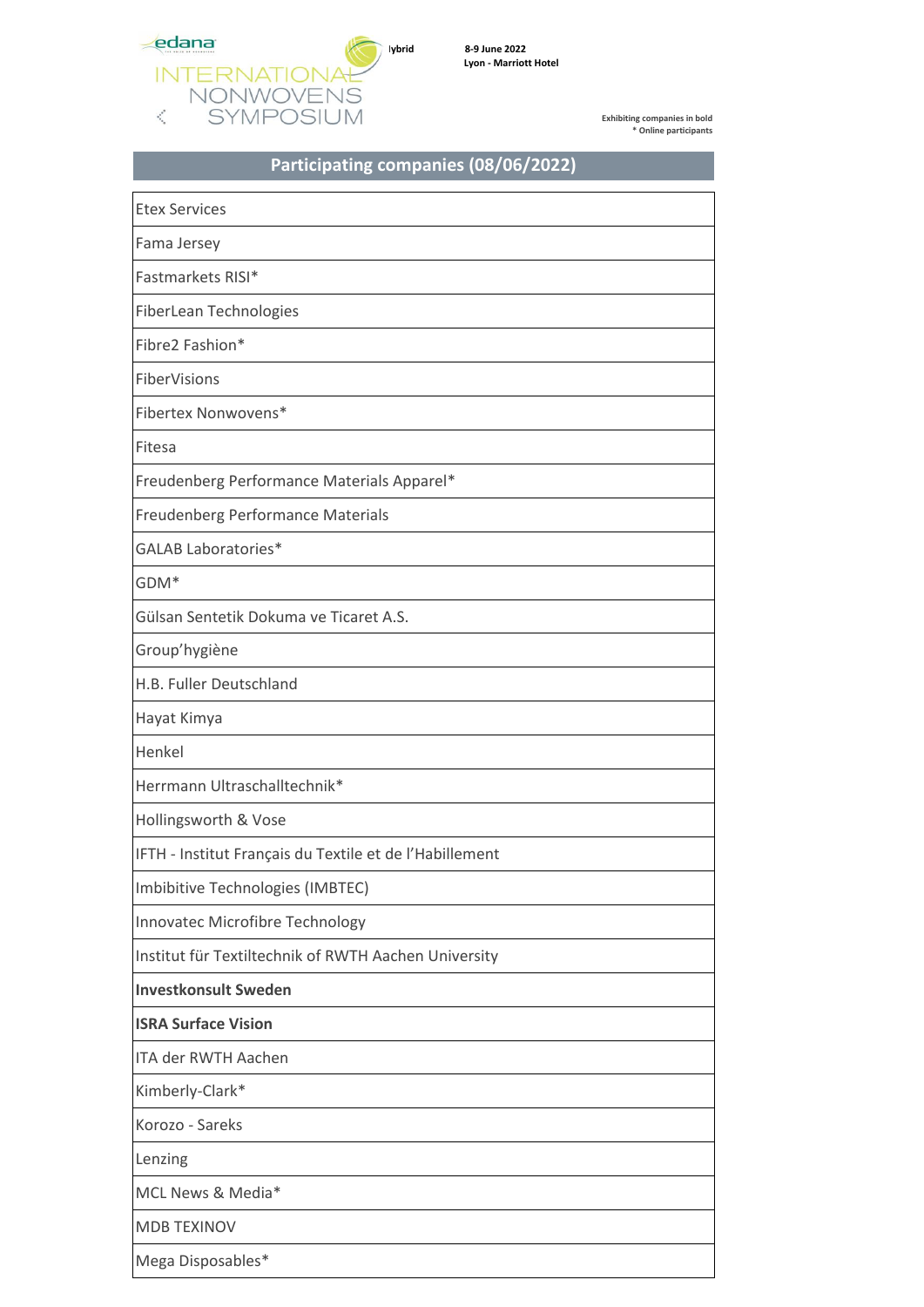

## **Participating companies (08/06/2022)**

| $MET*$                                            |
|---------------------------------------------------|
| Mölnlycke Health Care*                            |
| <b>MONDON - Winding &amp; Converting Machines</b> |
| <b>MR Consult</b>                                 |
| <b>NatureWorks</b>                                |
| Neenah Gessner                                    |
| Nonwovens Innovation & Research Institute (NIRI)* |
| Nonwovens Industry*                               |
| Oerlikon Nonwoven                                 |
| <b>Omya International</b>                         |
| <b>ONTEX</b>                                      |
| <b>Owens Corning</b>                              |
| PALEXPO / INDEX™23                                |
| PFNonwovens                                       |
| <b>Procter &amp; Gamble</b>                       |
| <b>PTT MCC Biochem Company</b>                    |
| <b>Pulcra Chemicals</b>                           |
| Ramina                                            |
| Reifenhäuser Reicofil                             |
| Repsol                                            |
| <b>SABIC</b>                                      |
| Sandler                                           |
| Schill+Seilacher*                                 |
| <b>Spoolex</b>                                    |
| STFI - Sächsisches Textilforschungsinstitut       |
| Sumitomo Seika*                                   |
| Swedish Match North Europe*                       |
| SWM International*                                |
| Synthomer Deutschland                             |
| Tenowo*                                           |
| <b>Tentoma Packaging Solutions</b>                |
| Tessiture Pietro Radici*                          |